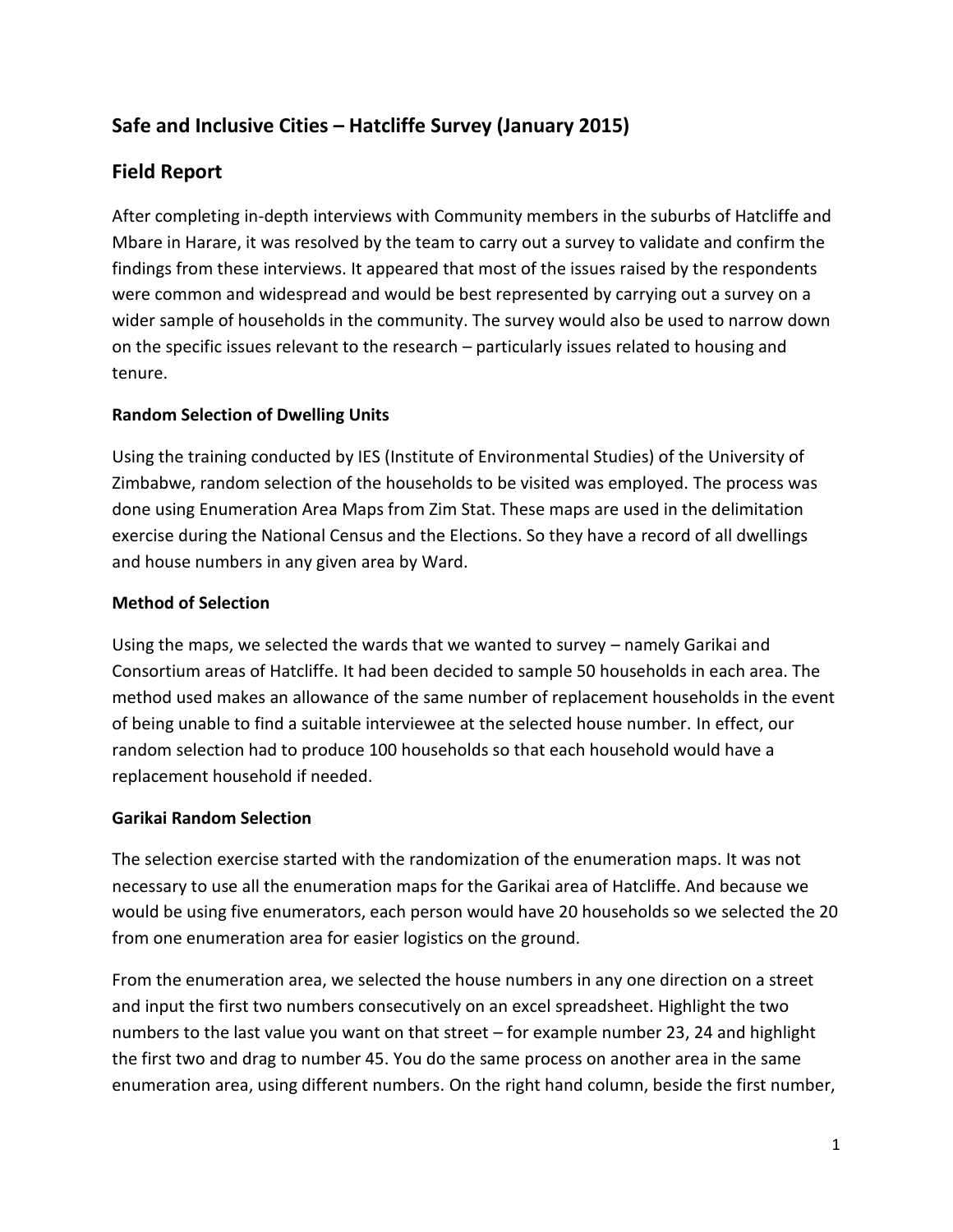we enter the randomization formula - = r and it would give you a list of words and double click on 'random'. This would bring up an open bracket, you close the bracket and press enter and this would give you a random value. You also drag the random values to the last number you selected on the first column, which would be 45 in this example. Then you highlight the random values, copy and paste values back in the same column. Then sort the numbers in descending order. This would produce a list of random values on the column with the house numbers and you would select the first 20 and allocate them to the enumerator covering that specific enumeration area. The same process was followed for Consortium as well.

### **Training of Enumerators – 5 th, 6th and 7th January 2015**

During the in-depth interview exercise, five ladies had been used successfully as Community Researchers and it was decided to employ the same team of researchers to assist with the survey. One of the young ladies had left town and we replaced her with another community member recommended by the existing team.

The community researchers and field assistant Albert, were trained by the SEARCWL team on how to conduct the survey. The training took place at the SEARCWL offices with a full day of theory on the technical administration of the survey and question by question interpretation of the survey instrument itself, which had been translated into Shona.

The training also involved role plays that the enumerators undertook in order to get full understanding of administering the questionnaire and also to practice the interview technique which was slightly different from the in-depth interview questionnaire they had used in the previous community engagement exercise. These questions had to be asked as they were on the questionnaire; it was not merely a guide.

The second day of training would be a 'test run' of the questionnaire to pick up any glaring mistakes or omissions that could be ironed out before the actual survey administration.

### **Challenges**

#### **In the office random selection versus situation on the ground**

On the day of the test run, which was also part of the training, we realized that the majority of the house numbers which we had attributed to the Garikai area of Hatcliffe in our random sampling exercise actually belonged to the Consortium area or Hatcliffe one. This left us with very few households that were actually in the correct Enumeration area. We then enquired from the Community Researchers, what the house numbers in the Garikai area were and with this information, went back to the drawing board and re-started the random selection process. Using the list of numbers from the ladies, we went back to the Enumeration Area Maps of